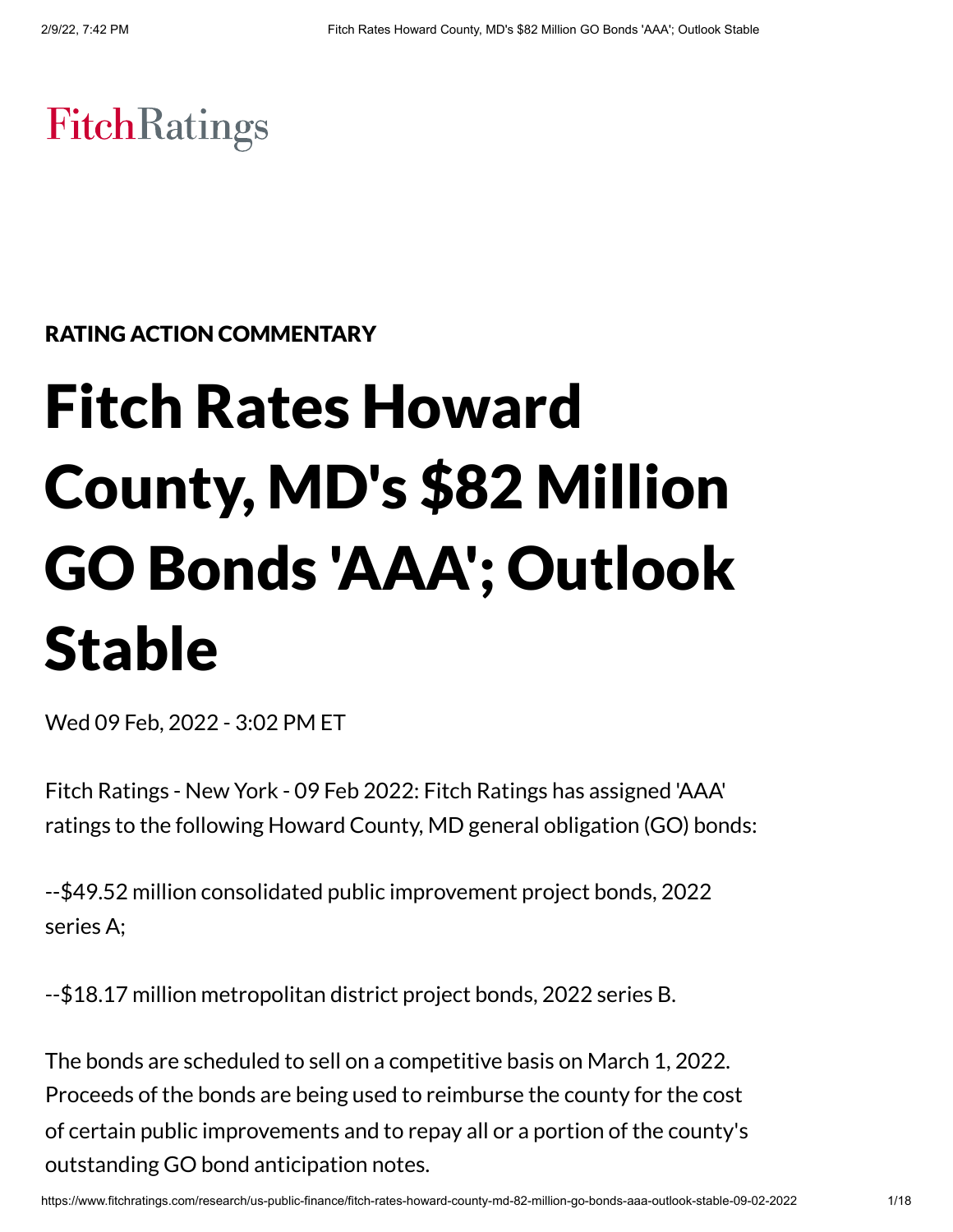In addition, Fitch has affirmed the following ratings:

--Issuer Default Rating (IDR) at 'AAA';

--Outstanding GO bonds at 'AAA';

--\$17.4 million 2021A equipment program certificates of participation at 'AA+'.

The Rating Outlook is Stable.

# **SECURITY**

The GO bonds are backed by the county's full faith and credit pledge and its unlimited taxing power.

The outstanding 2021A COPs are payable from installment payments subject to annual appropriation by the county council under the purchase agreement. If a default occurs the trustee can direct the sale of the equipment and apply the proceeds to the payment of amounts due to COPs holders. The equipment consists of electrical, cooling heating and HVAC systems upgrades, transit buses, radio equipment and water meters.

# ANALYTICAL CONCLUSION

Fitch expects Howard County to maintain a high level of financial flexibility throughout economic cycles, consistent with a long history of sound operating performance and healthy reserves. The county maintains superior inherent budget flexibility in the form of an unlimited legal ability to raise revenues and solid expenditure flexibility. The county's financial profile also reflects strong revenue growth prospects from a growing property tax base. Fitch expects the county's long-term liability burden to remain low.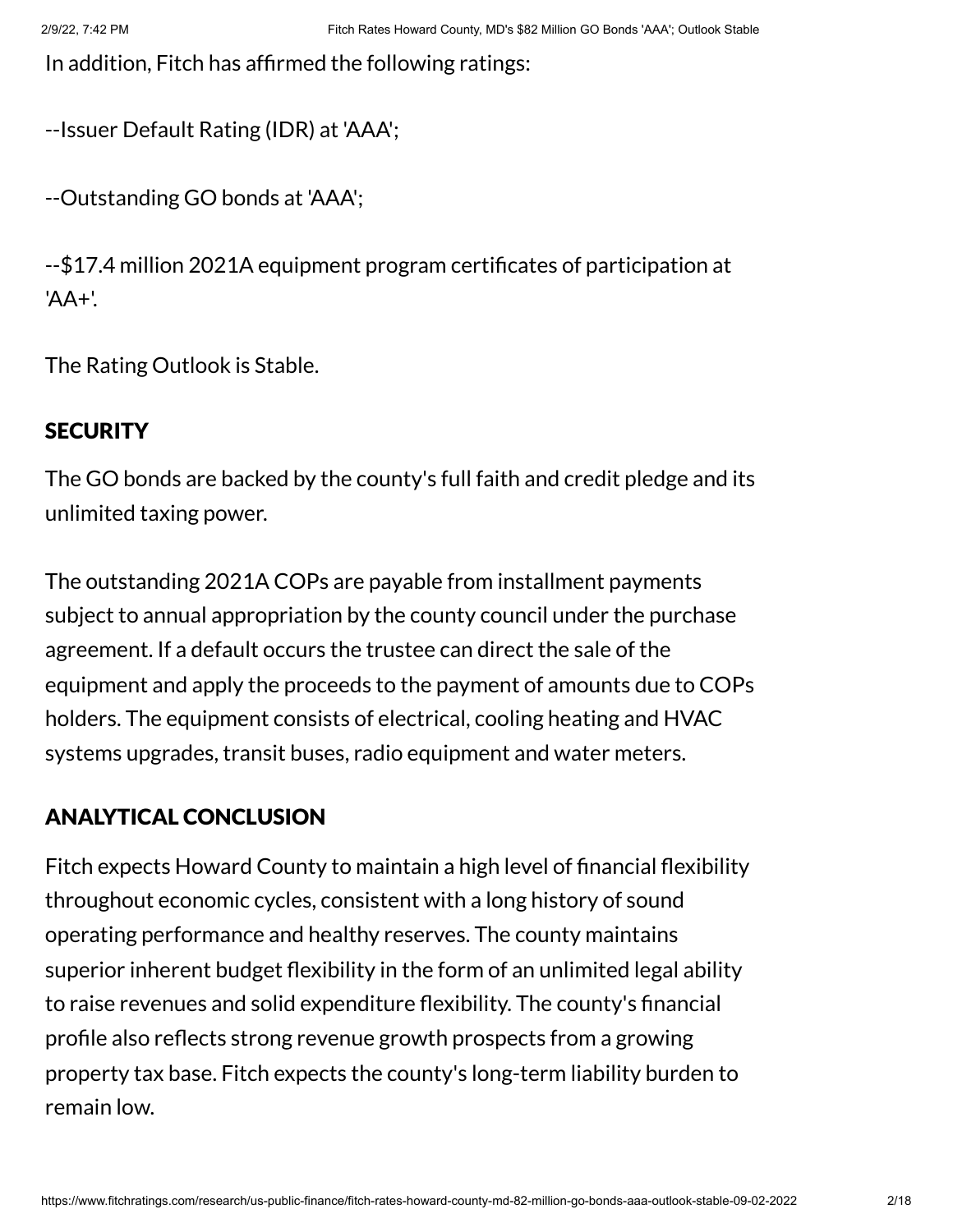The 'AA+' rating on the outstanding COPs is one notch below the 'AAA' IDR, reflecting the slightly higher degree of optionality associated with debt backed by payments subject to annual appropriation.

#### Economic Resource Base

Howard County is a wealthy Baltimore-Washington, D.C. suburban enclave with a diverse local economy. The county's estimated census population was 332,317 as of 2020, a 16% increase since 2010.

# KEY RATING DRIVERS

#### **Revenue Framework: 'aaa'**

Fitch expects the natural pace of general fund revenue growth to perform in line with GDP over the long term based on strong economic activity and continued investment in the county. The county has the independent legal ability to raise property tax revenues without limit, contributing to superior inherent budget flexibility.

#### **Expenditure Framework: 'aa'**

Fitch expects natural growth in spending to generally track slightly above revenue growth. Education drives the county's spending needs and is somewhat inflexible, in that any reduction in funding would require approval from the state. Nevertheless, the county's ability to make other spending cuts when needed is solid given its strong legal control over employee-related costs and staffing levels. Carrying costs related to debt, pensions and other post-employment benefits (OPEB) are moderate.

#### **Long-Term Liability Burden: 'aaa'**

The county's liability burden is largely debt driven and low relative to its resource base. Projected debt needs are manageable, and future issuances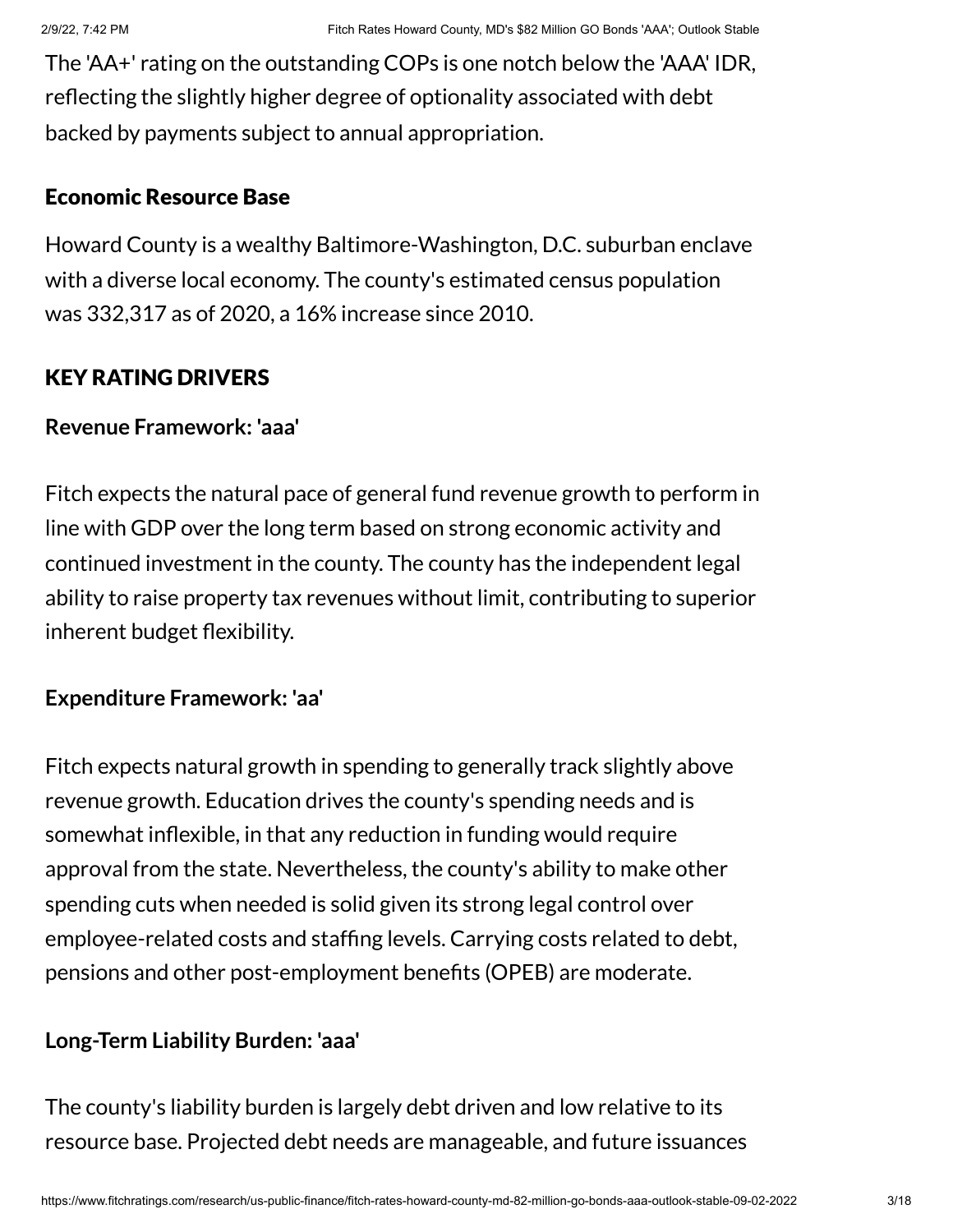will be managed in accordance with county policies based on changes in the economy, expectations for population growth and service demands.

#### **Operating Performance: 'aaa'**

Fitch expects the county to maintain high fundamental financial flexibility throughout economic cycles based on its expenditure and revenue flexibility and expectation for compliance with its fund balance policy. Liquidity levels from all funds are very strong and budgeted pay-as-you-go capital spending, which could be curtailed if necessary, supports overall flexibility.

### RATING SENSITIVITIES

Factors that could, individually or collectively, lead to a positive rating action/upgrade:

--Not applicable.

Factors that could, individually or collectively, lead to a negative rating action/downgrade:

--An increase in the long-term liability burden maintained at 10% of residents' personal income or greater;

--A pattern of increased fixed-cost spending associated with debt service and employee retirement benefits to greater than 20% of total governmental expenditures, contributing to a reduction in overall expenditure flexibility;

--A sustained decline in unrestricted general fund balance to notably lower levels, leading to lower financial flexibility.

# BEST/WORST CASE RATING SCENARIO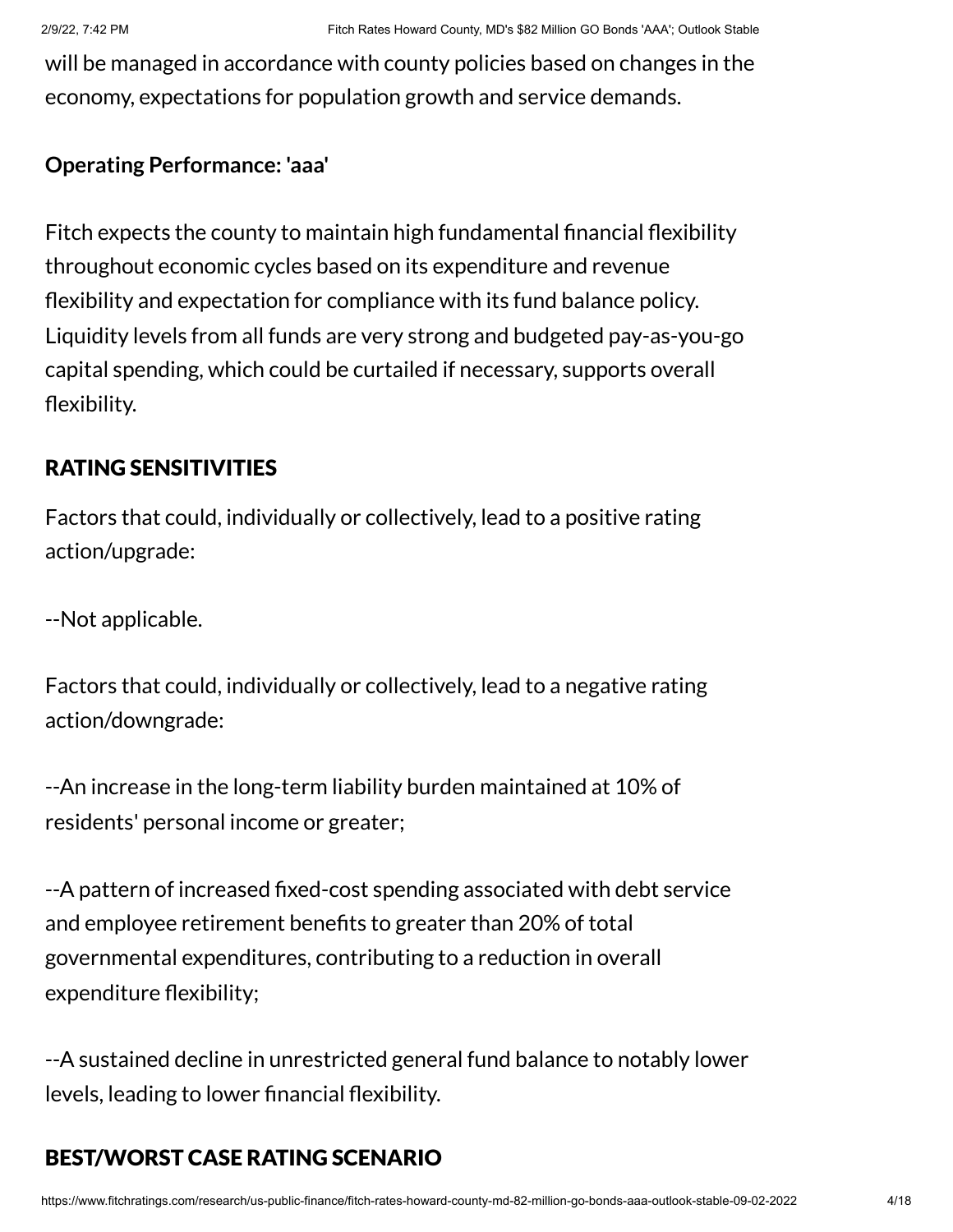International scale credit ratings of Sovereigns, Public Finance and Infrastructure issuers have a best-case rating upgrade scenario (defined as the 99th percentile of rating transitions, measured in a positive direction) of three notches over a three-year rating horizon; and a worst-case rating downgrade scenario (defined as the 99th percentile of rating transitions, measured in a negative direction) of three notches over three years. The complete span of best- and worst-case scenario credit ratings for all rating categories ranges from 'AAA' to 'D'. Best- and worst-case scenario credit ratings are based on historical performance. For more information about the methodology used to determine sector-specific best- and worst-case scenario credit ratings, visit

[https://www.fitchratings.com/site/re/10111579.](https://www.fitchratings.com/site/re/10111579)

# CURRENT DEVELOPMENTS

Howard's financial performance remains solid despite experiencing minor pandemic-related non-ad valorem revenue pressures. The county ended the fiscal year ended June 30, 2021 with a substantial net operating surplus of \$127.5 million (11% of spending), increasing its unrestricted general fund balance to \$325 million or approximately 29% of spending. With the inclusion of other available reserve balances, mainly from other governmental funds, the available reserve balance increases to a sizable \$624 million or around 55% of general fund spending.

Results reflect robust income tax revenue growth primarily due to significant federal fiscal stimulus, including pandemic unemployment insurance, stimulus checks and paycheck protection program. The stimulus helped the county avoid a potential income tax loss that was originally anticipated at the onset of the pandemic. Income tax performance also benefited from capital gains due to a strong stock market. Additionally, real property tax revenue continued to grow due to rising property valuation. The county experienced positive variances in spending as county departments leveraged federal funding.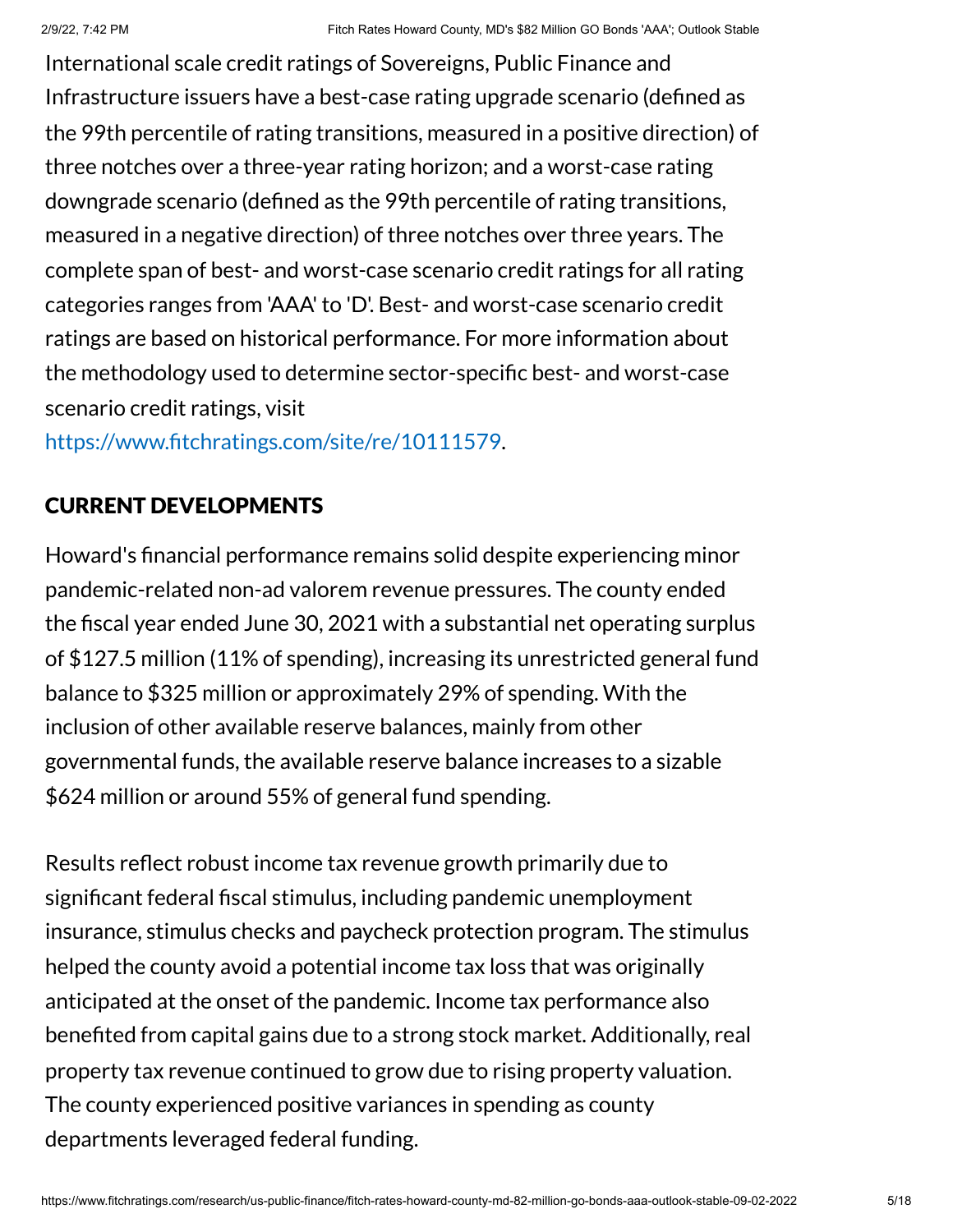In fiscal 2021, the county received approximately \$48 million in coronavirus pandemic relief funding from federal, state and other sources, including \$43 million under the Coronavirus Aid, Relief, and Economic Security Act (CARES), and received \$32 million under the American Rescue Plan Act of 2021 (ARPA). The county anticipates receiving an additional \$32 million under ARPA during fiscal year 2022.

The county's fiscal 2022 general fund budget of \$1.2 billion is up 7% over the prior year's original budget. The largest increase is associated with education, an increase of \$20 million, of which \$12.5 million will go toward the \$39.2 million deficit in the Howard County Public School System health fund. Other expense drivers are associated with enhancing public safety initiatives. Based on current estimates, property taxes are tracking to budget, while income taxes are expected to exceed budgeted figures. Due to positive revenue performance to date, the County anticipates it will end fiscal year 2022 with another operating surplus.

# CREDIT PROFILE

The county is among the wealthiest in the nation, featuring a highly educated workforce employed throughout a deep and diverse economy, led by the federal government. Fort Meade, located in nearby Anne Arundel County (AA+/Stable), is a major driver of long-term regional growth, and is Maryland's largest employer. The fort -- already a home base to all five military services and several federal agencies, including the National Security Agency -- has been named the headquarters for the U.S. cybersecurity center. The county estimates federal agencies located at Fort Meade employ approximately 15,000 county residents.

The education and healthcare sectors, led by John Hopkins University Applied Physics Laboratory, play a pivotal role in the economy and lend diversity to the notable concentration in government and government contracting. Employment growth remains steady, as the county continues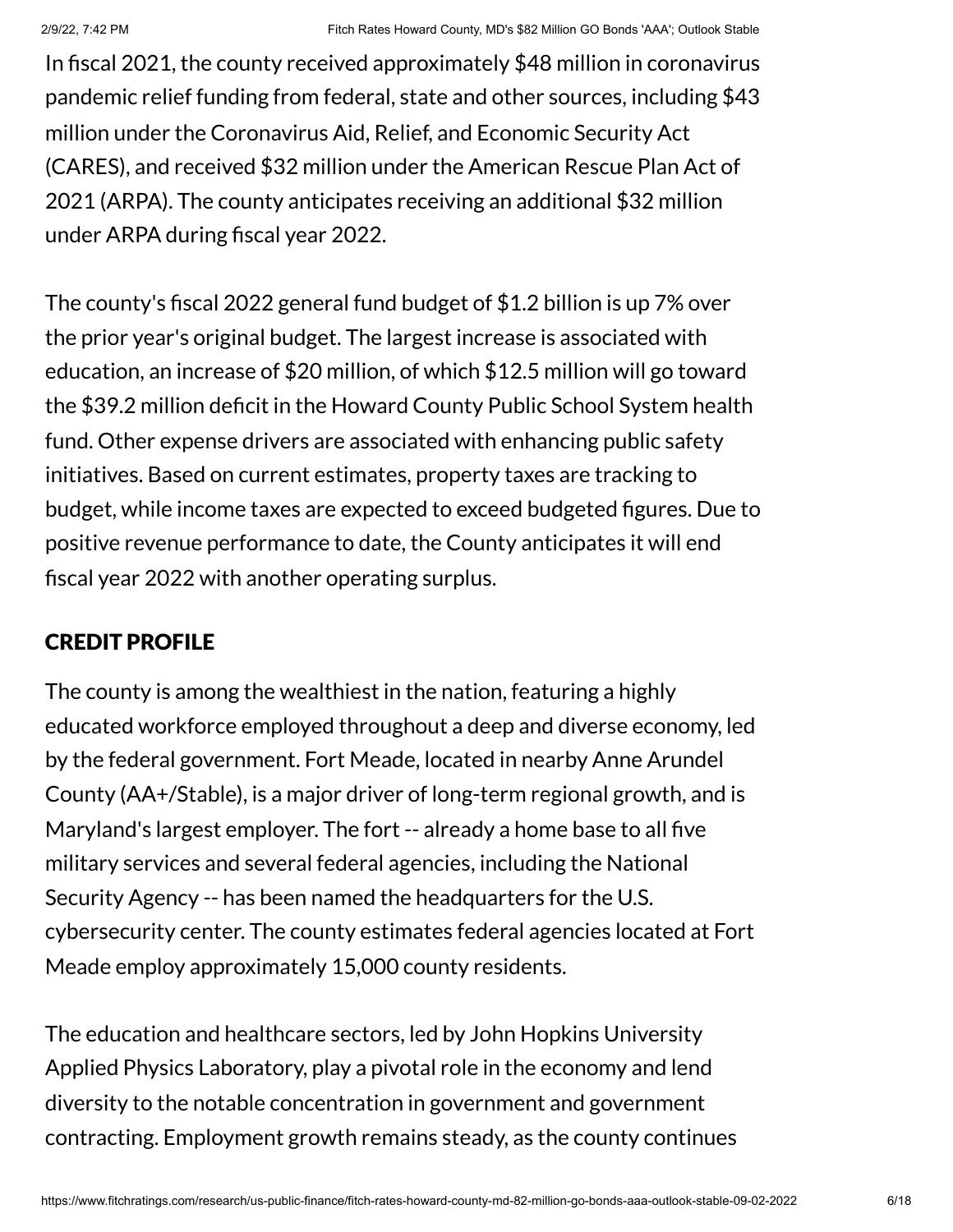to generate and retain jobs through its economic development efforts. The unemployment rate is below the state and national averages.

The county continues to focus its economic development efforts in downtown Columbia, and commercial and residential development there has contributed to tax base and job growth. Management reports a number of new developments planned or underway that are expected to support additional growth in the tax base.

#### Revenue Framework

Property taxes are the largest revenue source for the county at 48% of fiscal 2021 general fund revenues and transfers in, followed by income taxes at 47%. Assessed values (AV), which lag the actual housing and commercial market due to the statutory rolling three-year reassessment cycle in Maryland, have increased annually since 2013. The AV at \$56.9 billion in 2021 is a 3.3% increase over 2020. The fiscal 2022 budget uses an AV of \$58.7 billion for revenue estimates.

Income tax revenue trends have similarly been consistently positive, increasing annually between 2012 and 2021. As noted above, income tax revenue stability was supported by federal funding via unemployment insurance and stimulus funds in 2020 and 2021. Income tax revenues are distributed to the county on a monthly basis but revenue receipts often reflect prior years' economic conditions. As such, the county has budgeted fiscal 2022 income tax revenue growth at a conservative 6% despite recent more robust double-digit growth trends.

The county's natural pace of general fund revenue growth trended above inflation, but below national GDP growth when revenues are adjusted for tax policy changes over the decade ending 2021. However, given ongoing economic development, growth in tax base values, as well as positive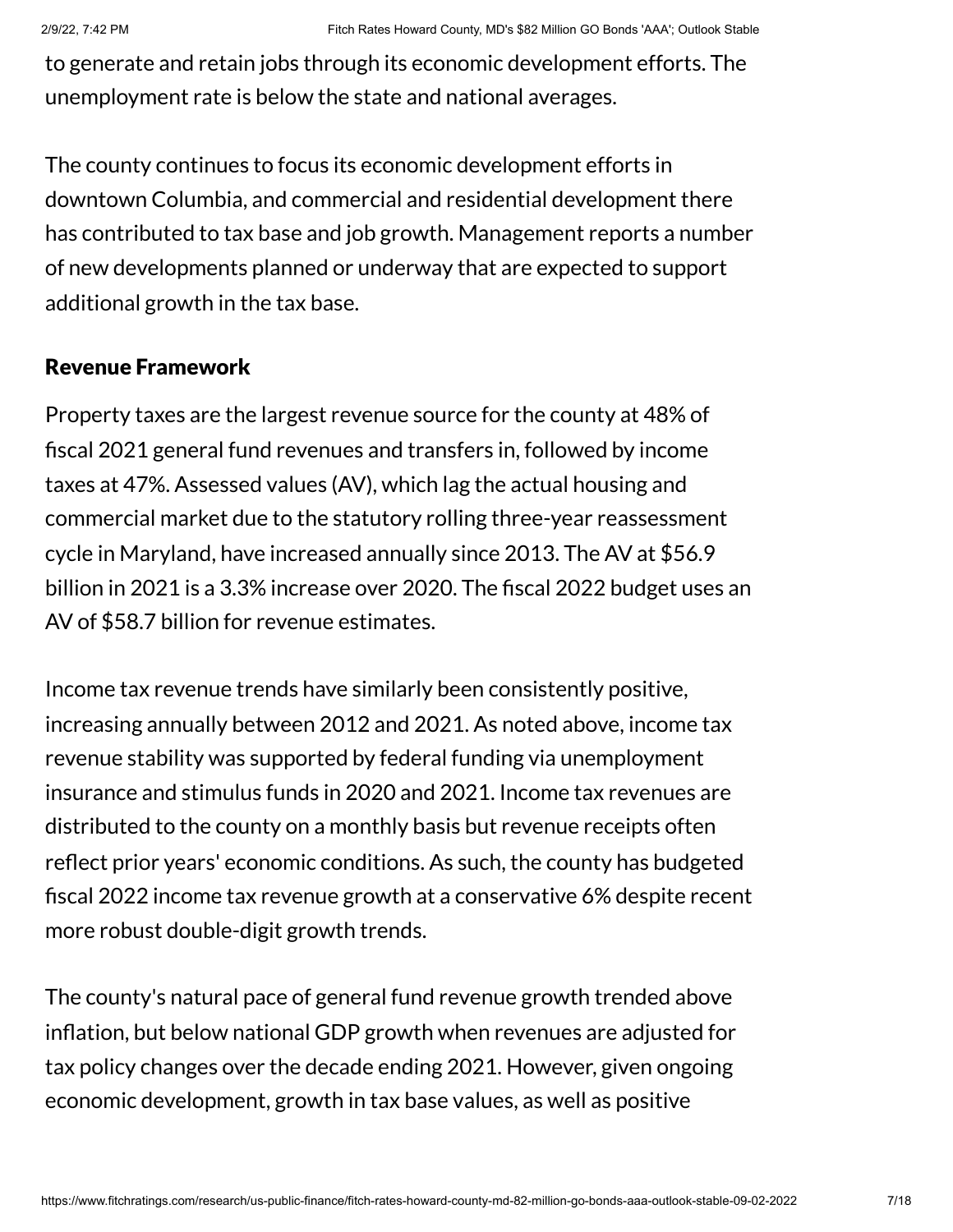housing and employment trends, revenue growth prospects are considered strong.

The county is not subject to any limitation on its property tax rate or levy, and has not increased the property tax rate in nearly two decades. The income tax rate was increased in 2004 to the maximum rate of 3.2%.

### Expenditure Framework

The county's largest expenditure category is education, at roughly 60% of fiscal 2021 general fund expenditures and transfers out, followed by public safety at 11%.

Based on the county's history of structural budgetary balance and manageable but growing spending requirements, Fitch expects spending growth will slightly exceed revenue growth.

Education spending per pupil, according to the state Maintenance of Effort (MOE) mandate, cannot decline from year to year without approval from the state, which happened in some counties when income and property tax revenues weakened following the Great Recession. The MOE funding formula for education spending was reevaluated by the Kirwan Commission. However, recommendations made by the commission were significant and are currently being reassessed. It is unclear how changes may impact the county's spending flexibility.

Approximately 50% of the county's workforce is unionized with one- or two-year contracts. Strikes are not permitted, only police & fire union arbitration results are binding on the county executive's proposed budget request. The other unions have mediation, which is not binding. However, the county council is not obligated to agree.

Carrying costs associated with debt service, actuarially determined pension contributions and OPEB actual contributions totaled about 15% of fiscal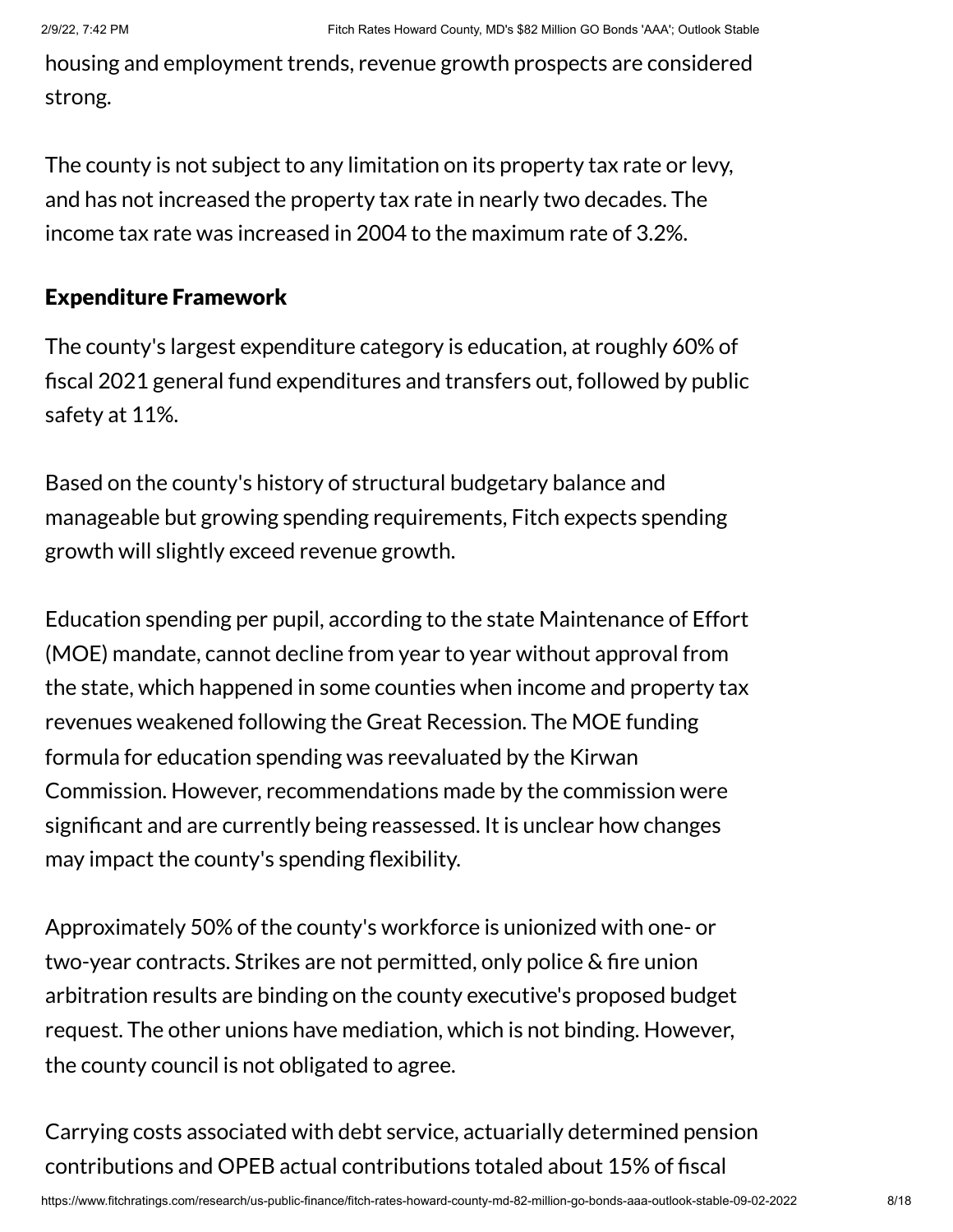2021 governmental spending; debt service accounted for roughly 64% of that amount. Fitch expects these costs to increase moderately due to growing debt service and changes in retiree benefit costs over time, but to remain manageable. Management typically includes pay-go capital in its budget, affording an additional source of expenditure flexibility.

# Long-Term Liability Burden

Overall net debt plus the county's Fitch-adjusted net pension liabilities (NPLs) approximate a low 7% of personal income. The metric excludes selfsupporting county Metropolitan District utility debt. Debt ratios increase slightly including Metropolitan District debt, which is paid from special assessments and charges levied against all property in the district for utility purposes. The general fund does not provide support to utility operations and the Metropolitan District maintains good legal rate-setting flexibility and liquidity. Utility rates are subject to county council adoption and have not been increased since 2014. There is no plan to increase rates.

The county is under contract with a private consortium (Edgemoor-Star America Judicial Partners) for the operation of the new circuit courthouse via a public private partnership (P3) agreement. The \$75 million milestone payment was funded with the series 2021A bonds. The county will make ongoing annual availability payments for the 30-year term of the project agreement. The availability payment will include a \$6.6 million capital charge component and a \$3.3 million facility-management charge contributing to growth in annual general fund operating costs. The project company will use the availability payment to cover loan repayments/debt service on the outstanding debt associated with the P3.

The county will repay approximately 67% of outstanding principal within 10 years following this issuance, leaving adequate capacity to fund future borrowing needs. The county's fiscal 2023-2027 capital plan totals about \$1 billion, including water and sewer projects. The county expects to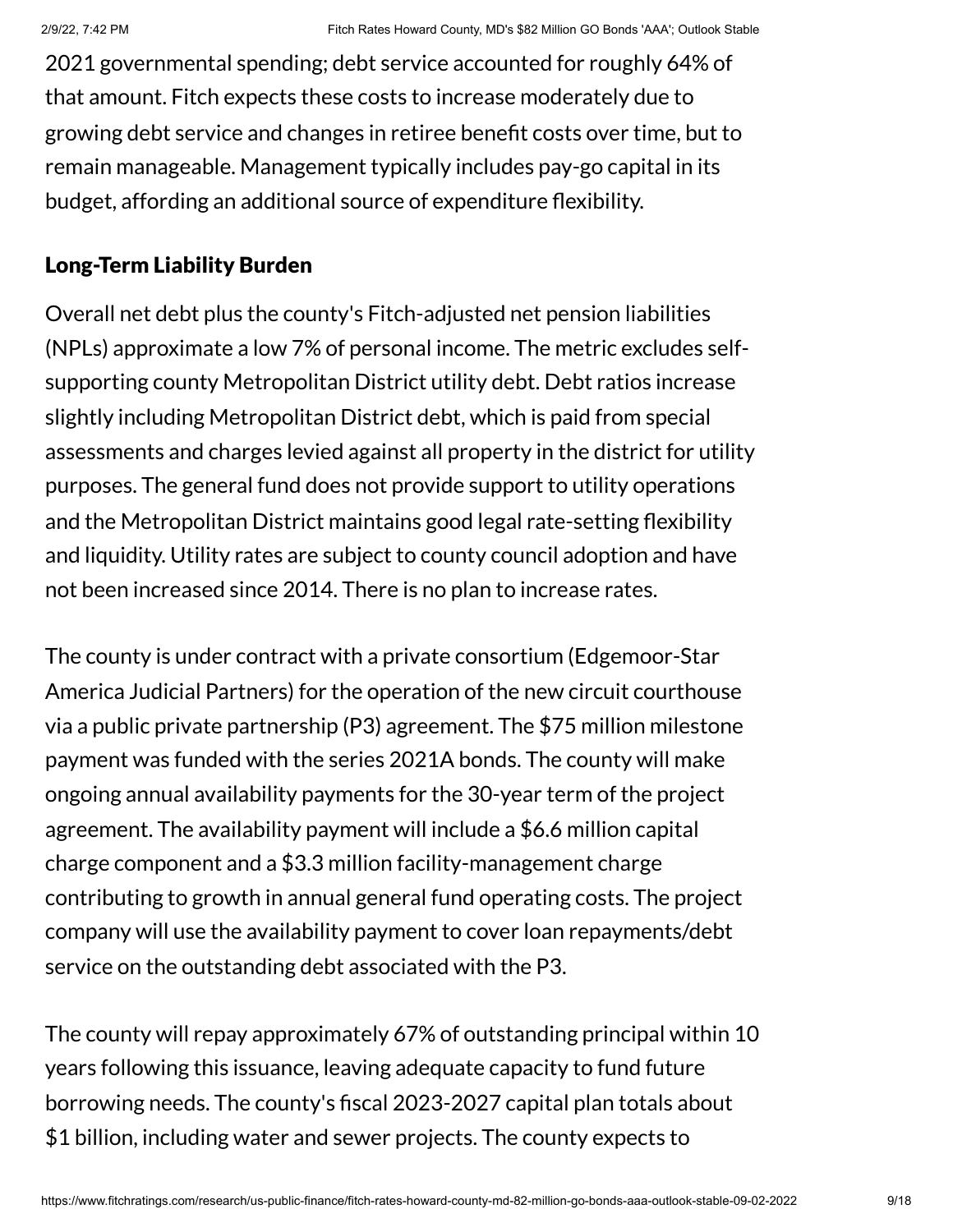authorize \$70 million-\$90 million per year in bonds to support future capital projects.

The county provides pension benefits to its employees through two singleemployer defined benefit plans -- a general employee plan and a fire and police plan -- and annually makes the actuarially determined contribution to each. The county did reduce the discount rate to 7.35% in fiscal 2022 and is considering continued reductions. As of July 1, 2021, the two plans and the county's proportionate share of the Maryland Teachers' Retirement and Pension Plan had an estimated aggregate NPL of close to \$535 million, or only about 2% of personal income, adjusted to reflect Fitch's standard 6% investment rate of return. The county also provides a length-of-service plan for volunteer public safety employees, which has a minimal net pension liability of \$36 million.

The county administers an OPEB trust fund that provides benefits for its retirees. As of the June 30, 2020, measurement date the net OPEB liability was \$1.8 billion or approximately 7% of personal income. While Fitch views the liability as more flexibility than the county's pension and debt obligations, increases in the OPEB liability could negatively affect Fitch's 'aaa' liability assessment.

#### Operating Performance

Given the moderate economic sensitivity of revenues to economic cycles and the county's superior inherent budget flexibility in the form of control over revenues and spending, Fitch expects the county to maintain a high level of financial flexibility through future downturns. In 2017, the county enhanced its 7% fund balance reserve policy to include an additional 3% policy reserve. At fiscal year-end 2021 the budget stabilization reserve, which is held in the assigned portion of the fund balance, totaled \$77.6 million while the policy reserve, which is held in the unassigned portion of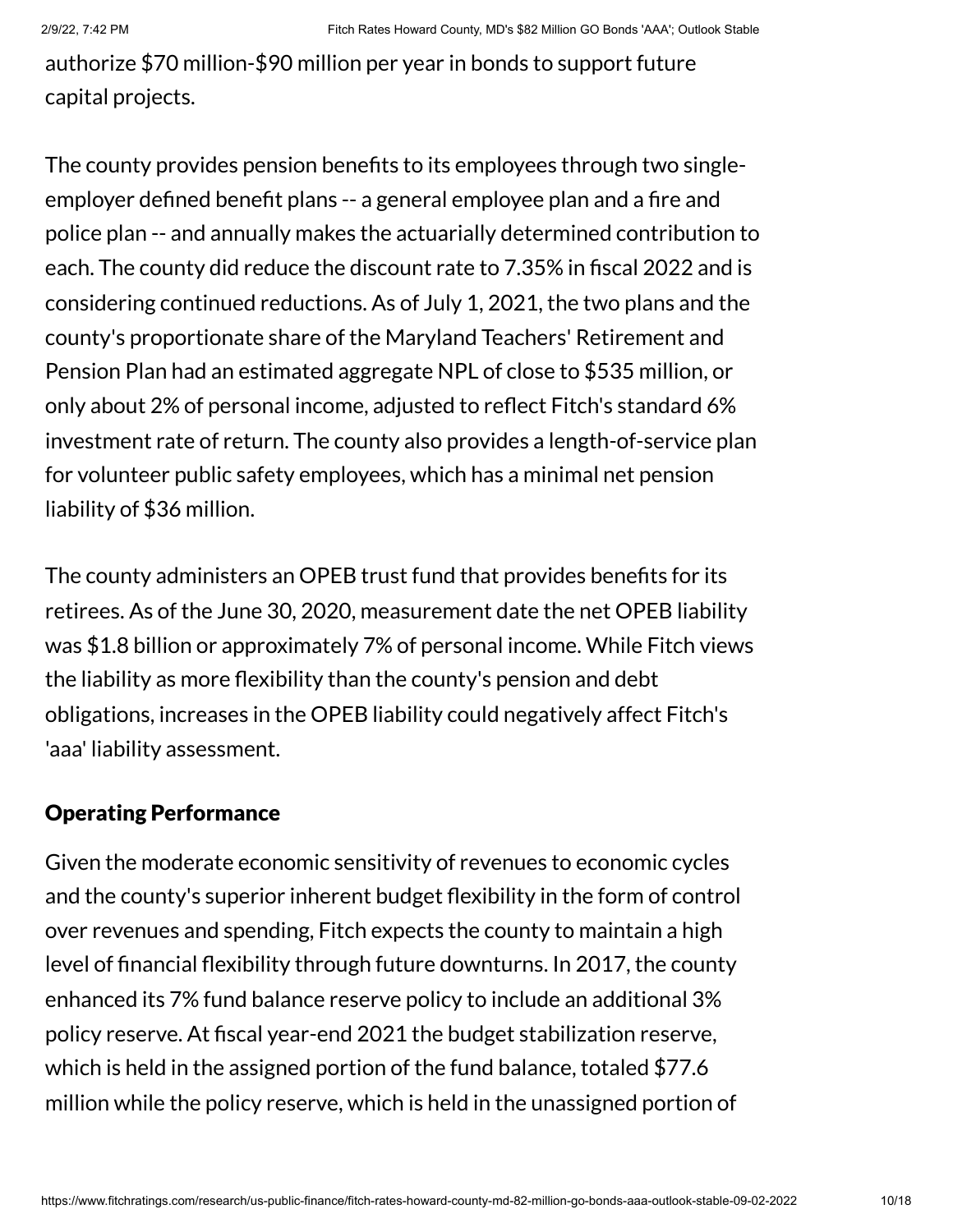the fund balance, totaled \$33.3 million or a combined total of \$114 million or 10% of general fund spending, which is in-line with the revised policy.

The county has shown strong budget management during periods of economic shock by implementing a hiring freeze, leaving funding of multiple vacancies unfunded as well as cutting back non-personnel costs in both fiscal 2021 & 2022. The county continues to slow hiring and hold the line on non-critical contracts and training/travel costs in an attempt to generate savings and provide flexibility given uncertainties regarding the pandemic and economic recovery.

In addition to the sources of information identified in Fitch's applicable criteria specified below, this action was informed by information from Lumesis.

# REFERENCES FOR SUBSTANTIALLY MATERIAL SOURCE CITED AS KEY DRIVER OF RATING

The principal sources of information used in the analysis are described in the Applicable Criteria.

# ESG CONSIDERATIONS

Unless otherwise disclosed in this section, the highest level of ESG credit relevance is a score of '3'. This means ESG issues are credit-neutral or have only a minimal credit impact on the entity, either due to their nature or the way in which they are being managed by the entity. For more information on Fitch's ESG Relevance Scores, visit [www.fitchratings.com/esg](http://www.fitchratings.com/esg)

# RATING ACTIONS

ENTITY / DEBT  $\div$  RATING  $\div$  RATION  $\div$  PRIOR  $\div$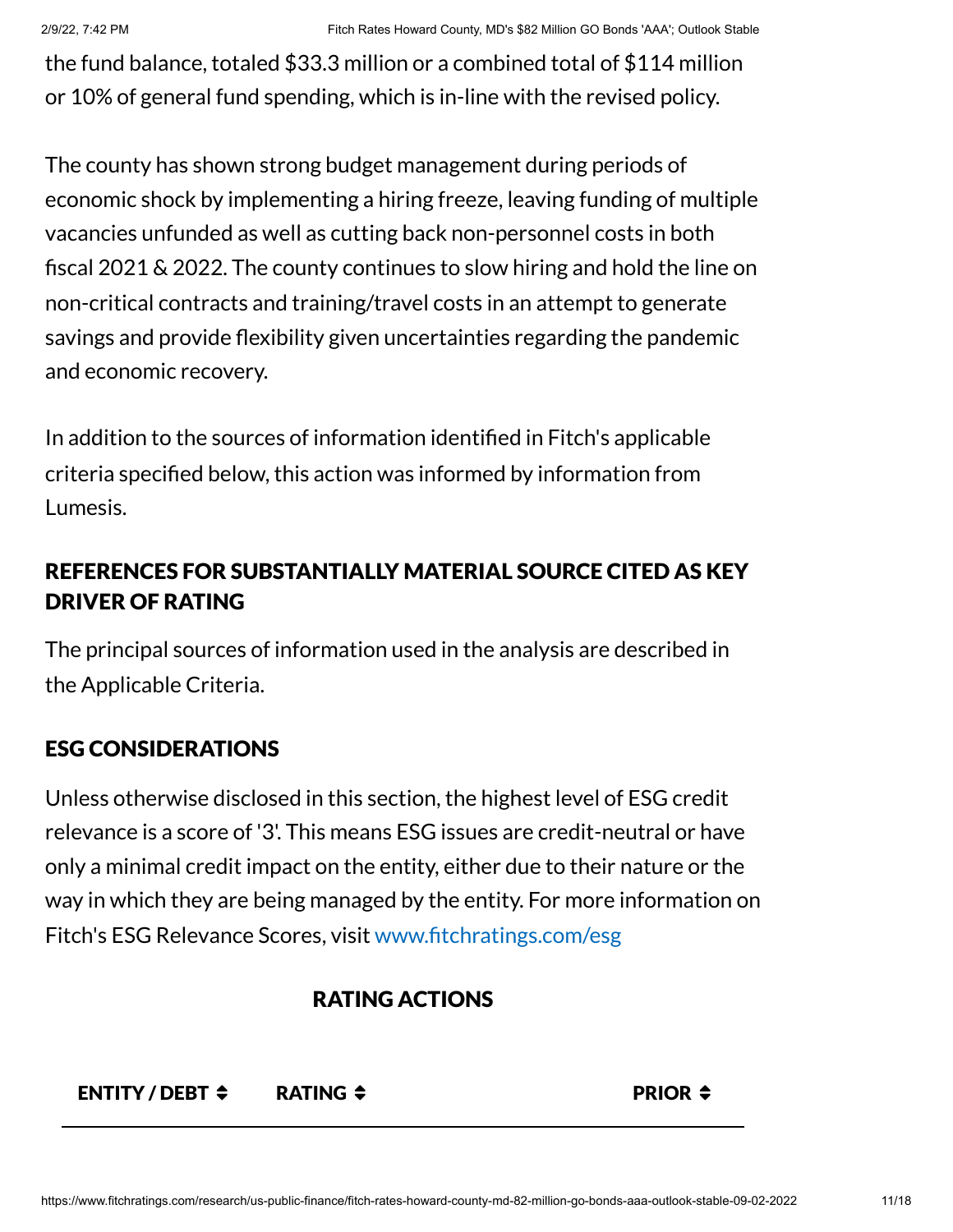| <b>Howard County</b><br>(MD) [General<br>Government]                           | LT IDR<br><b>AAA Rating Outlook Stable</b><br>Affirmed | <b>AAA Rating</b><br>Outlook<br><b>Stable</b> |
|--------------------------------------------------------------------------------|--------------------------------------------------------|-----------------------------------------------|
| <b>Howard County</b><br>(MD) /General<br>Obligation -<br>Unlimited Tax/1<br>LT | LT<br><b>AAA Rating Outlook Stable</b><br>Affirmed     | <b>AAA Rating</b><br>Outlook<br><b>Stable</b> |
| <b>Howard County</b><br>(MD)/Lease<br>Obligations -<br>Standard/1LT            | AA+ Rating Outlook Stable<br>LT<br>Affirmed            | AA+ Rating<br>Outlook<br><b>Stable</b>        |

#### VIEW ADDITIONAL RATING DETAILS

### FITCH RATINGS ANALYSTS

#### **Evette Caze**

**Director** Primary Rating Analyst +1 212 908 0376 evette.caze@fitchratings.com Fitch Ratings, Inc. Hearst Tower 300 W. 57th Street New York, NY 10019

# **Kevin Dolan**

**Director** Secondary Rating Analyst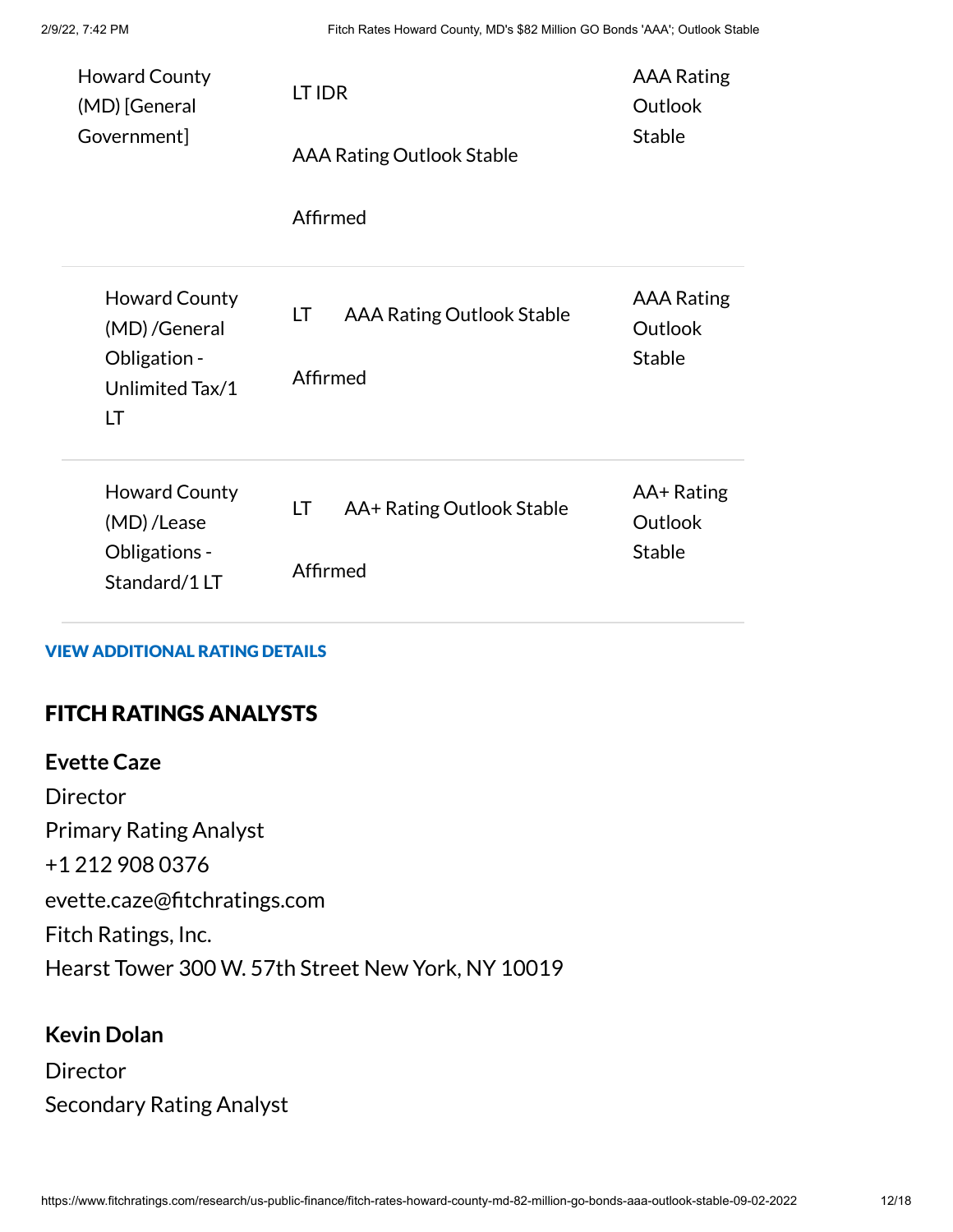+1 212 908 0538 kevin.dolan@fitchratings.com

**Karen Krop** Senior Director Committee Chairperson +1 212 908 0661 karen.krop@fitchratings.com

# MEDIA CONTACTS

**Sandro Scenga** New York +1 212 908 0278 sandro.scenga@thefitchgroup.com

Additional information is available on [www.fitchratings.com](http://www.fitchratings.com/)

# PARTICIPATION STATUS

The rated entity (and/or its agents) or, in the case of structured finance, one or more of the transaction parties participated in the rating process except that the following issuer(s), if any, did not participate in the rating process, or provide additional information, beyond the issuer's available public disclosure.

# APPLICABLE CRITERIA

U.S. Public Finance [Tax-Supported Rating](https://www.fitchratings.com/research/us-public-finance/us-public-finance-tax-supported-rating-criteria-04-05-2021) Criteria (pub. 04 May 2021) (including rating assumption sensitivity)

# APPLICABLE MODELS

Numbers in parentheses accompanying applicable model(s) contain hyperlinks to criteria providing description of model(s).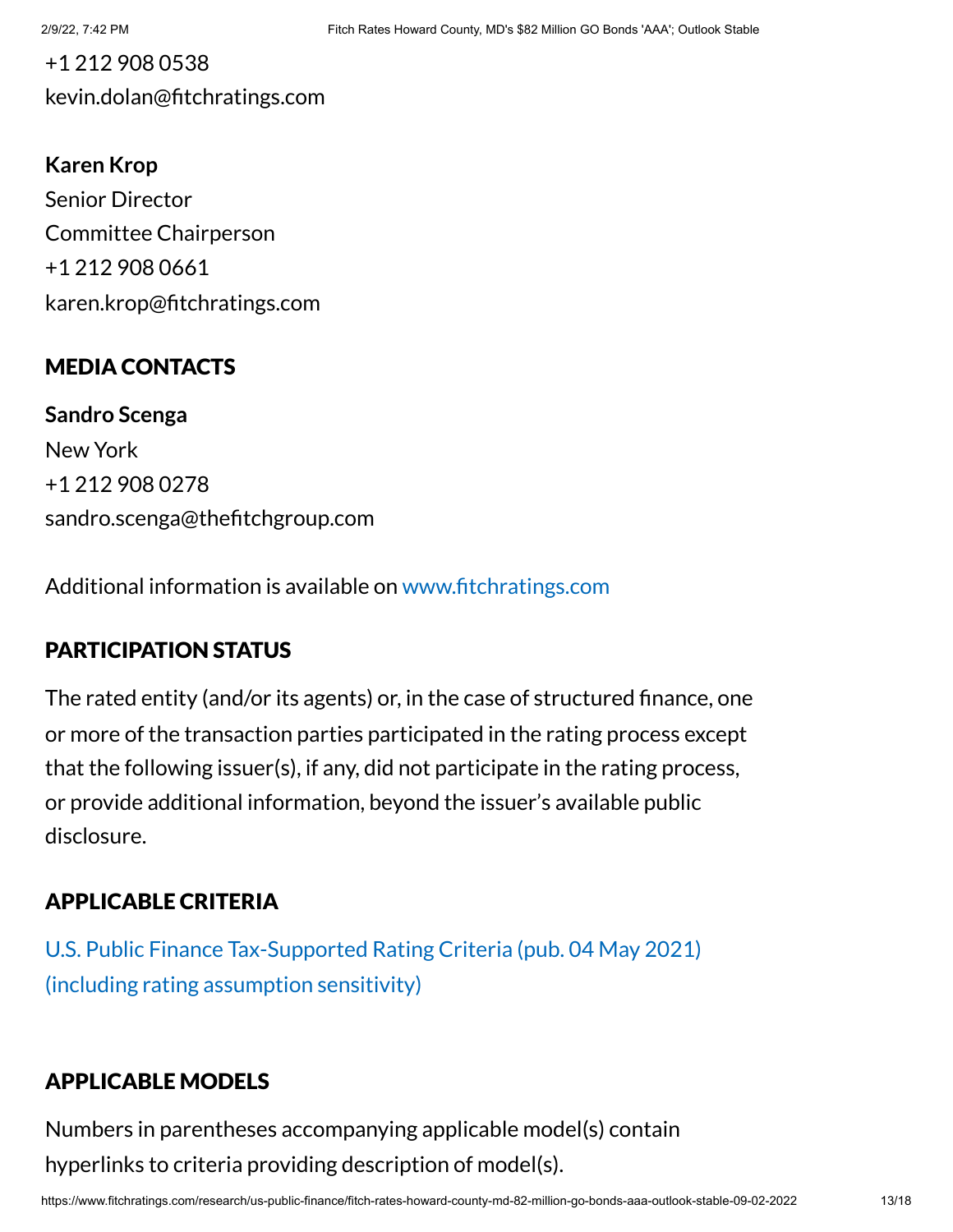FAST Econometric API - Fitch Analytical Stress Test Model, v3.0.0 ([1](https://www.fitchratings.com/research/us-public-finance/us-public-finance-tax-supported-rating-criteria-04-05-2021))

#### ADDITIONAL DISCLOSURES

[Dodd-Frank](https://www.fitchratings.com/research/us-public-finance/fitch-rates-howard-county-md-82-million-go-bonds-aaa-outlook-stable-09-02-2022/dodd-frank-disclosure) Rating Information Disclosure Form

Solicitation Status

[Endorsement](#page-17-0) Policy

### ENDORSEMENT STATUS

Howard County (MD) EU Endorsed, UK Endorsed

#### DISCLAIMER

ALL FITCH CREDIT RATINGS ARE SUBJECT TO CERTAIN LIMITATIONS AND DISCLAIMERS. PLEASE READ THESE LIMITATIONS AND DISCLAIMERS BY FOLLOWING THIS LINK: [HTTPS://WWW.FITCHRATINGS.COM/UNDERSTANDINGCREDITRATIN](https://www.fitchratings.com/UNDERSTANDINGCREDITRATINGS) GS. IN ADDITION, THE FOLLOWING [HTTPS://WWW.FITCHRATINGS.COM/RATING-DEFINITIONS-](https://www.fitchratings.com/rating-definitions-document)DOCUMENT DETAILS FITCH'S RATING DEFINITIONS FOR EACH RATING SCALE AND RATING CATEGORIES, INCLUDING DEFINITIONS RELATING TO DEFAULT. PUBLISHED RATINGS, CRITERIA, AND METHODOLOGIES ARE AVAILABLE FROM THIS SITE AT ALL TIMES. FITCH'S CODE OF CONDUCT, CONFIDENTIALITY, CONFLICTS OF INTEREST, AFFILIATE FIREWALL, COMPLIANCE, AND OTHER RELEVANT POLICIES AND PROCEDURES ARE ALSO AVAILABLE FROM THE CODE OF CONDUCT SECTION OF THIS SITE. DIRECTORS AND SHAREHOLDERS RELEVANT INTERESTS ARE AVAILABLE AT [HTTPS://WWW.FITCHRATINGS.COM/SITE/REGULATORY](https://www.fitchratings.com/site/regulatory). FITCH MAY HAVE PROVIDED ANOTHER PERMISSIBLE SERVICE OR ANCILLARY SERVICE TO THE RATED ENTITY OR ITS RELATED THIRD PARTIES. DETAILS OF PERMISSIBLE SERVICE(S) FOR WHICH THE LEAD ANALYST IS BASED IN AN ESMA- OR FCA-REGISTERED FITCH RATINGS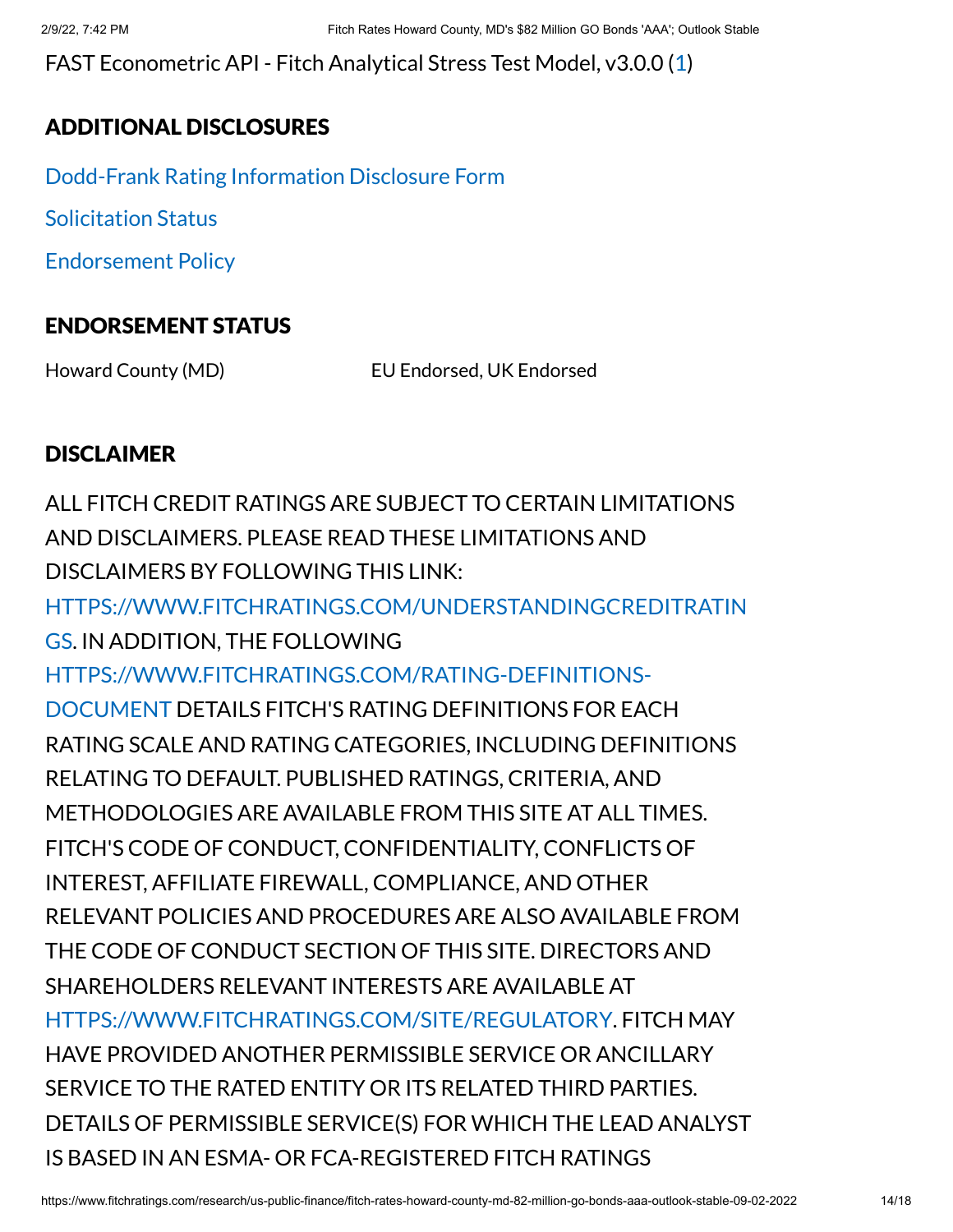COMPANY (OR BRANCH OF SUCH A COMPANY) OR ANCILLARY SERVICE(S) CAN BE FOUND ON THE ENTITY SUMMARY PAGE FOR THIS ISSUER ON THE FITCH RATINGS WEBSITE.

#### READ LESS

#### **COPYRIGHT**

Copyright © 2022 by Fitch Ratings, Inc., Fitch Ratings Ltd. and its subsidiaries. 33 Whitehall Street, NY, NY 10004. Telephone: 1-800-753- 4824, (212) 908-0500. Fax: (212) 480-4435. Reproduction or retransmission in whole or in part is prohibited except by permission. All rights reserved. In issuing and maintaining its ratings and in making other reports (including forecast information), Fitch relies on factual information it receives from issuers and underwriters and from other sources Fitch believes to be credible. Fitch conducts a reasonable investigation of the factual information relied upon by it in accordance with its ratings methodology, and obtains reasonable verification of that information from independent sources, to the extent such sources are available for a given security or in a given jurisdiction. The manner of Fitch's factual investigation and the scope of the third-party verification it obtains will vary depending on the nature of the rated security and its issuer, the requirements and practices in the jurisdiction in which the rated security is offered and sold and/or the issuer is located, the availability and nature of relevant public information, access to the management of the issuer and its advisers, the availability of pre-existing third-party verifications such as audit reports, agreed-upon procedures letters, appraisals, actuarial reports, engineering reports, legal opinions and other reports provided by third parties, the availability of independent and competent third- party verification sources with respect to the particular security or in the particular jurisdiction of the issuer, and a variety of other factors. Users of Fitch's ratings and reports should understand that neither an enhanced factual investigation nor any third-party verification can ensure that all of the information Fitch relies on in connection with a rating or a report will be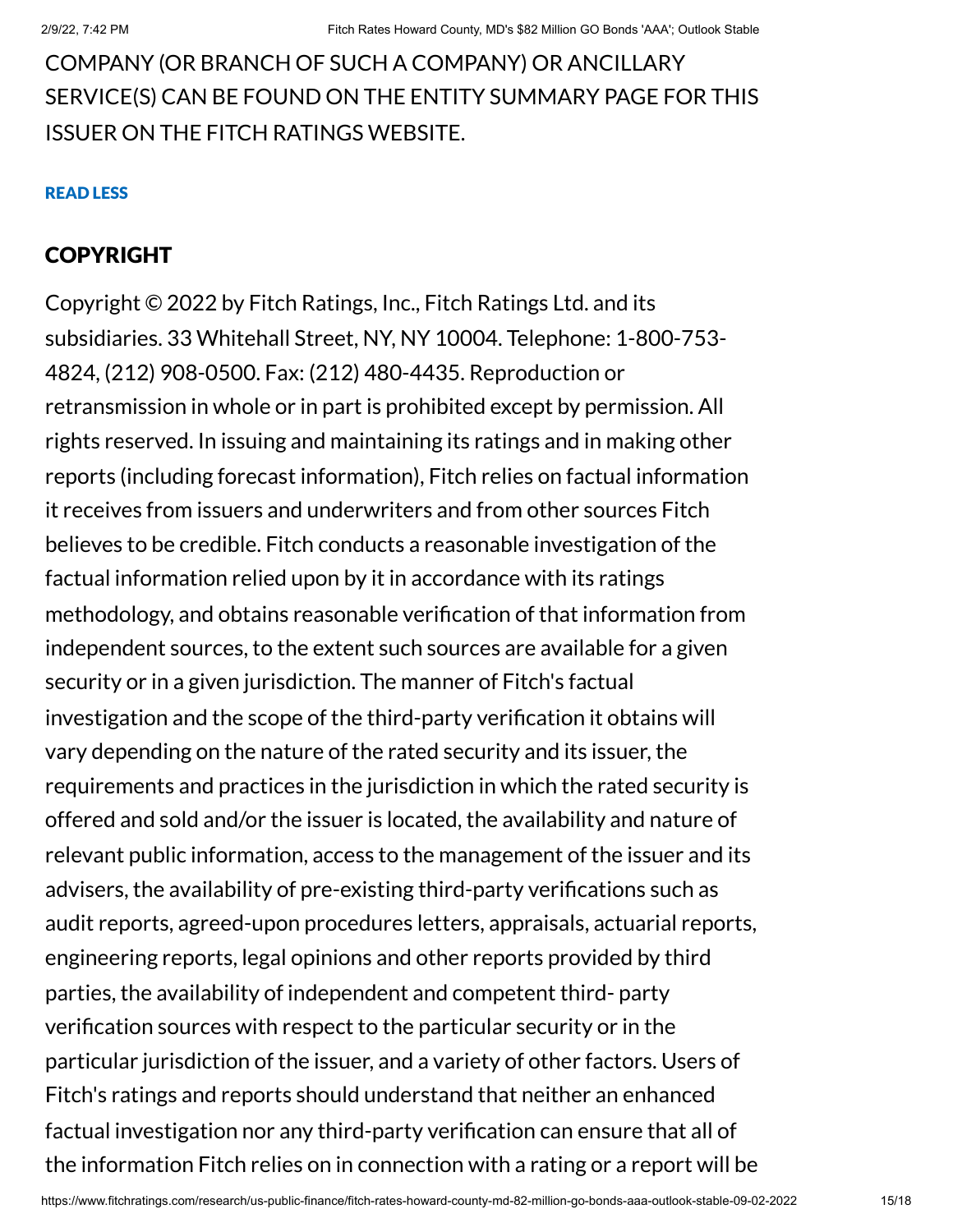accurate and complete. Ultimately, the issuer and its advisers are responsible for the accuracy of the information they provide to Fitch and to the market in offering documents and other reports. In issuing its ratings and its reports, Fitch must rely on the work of experts, including independent auditors with respect to financial statements and attorneys with respect to legal and tax matters. Further, ratings and forecasts of financial and other information are inherently forward-looking and embody assumptions and predictions about future events that by their nature cannot be verified as facts. As a result, despite any verification of current facts, ratings and forecasts can be affected by future events or conditions that were not anticipated at the time a rating or forecast was issued or affirmed.

The information in this report is provided "as is" without any representation or warranty of any kind, and Fitch does not represent or warrant that the report or any of its contents will meet any of the requirements of a recipient of the report. A Fitch rating is an opinion as to the creditworthiness of a security. This opinion and reports made by Fitch are based on established criteria and methodologies that Fitch is continuously evaluating and updating. Therefore, ratings and reports are the collective work product of Fitch and no individual, or group of individuals, is solely responsible for a rating or a report. The rating does not address the risk of loss due to risks other than credit risk, unless such risk is specifically mentioned. Fitch is not engaged in the offer or sale of any security. All Fitch reports have shared authorship. Individuals identified in a Fitch report were involved in, but are not solely responsible for, the opinions stated therein. The individuals are named for contact purposes only. A report providing a Fitch rating is neither a prospectus nor a substitute for the information assembled, verified and presented to investors by the issuer and its agents in connection with the sale of the securities. Ratings may be changed or withdrawn at any time for any reason in the sole discretion of Fitch. Fitch does not provide investment advice of any sort. Ratings are not a recommendation to buy, sell, or hold any security. Ratings do not comment on the adequacy of market price, the suitability of any security for a particular investor, or the tax-exempt nature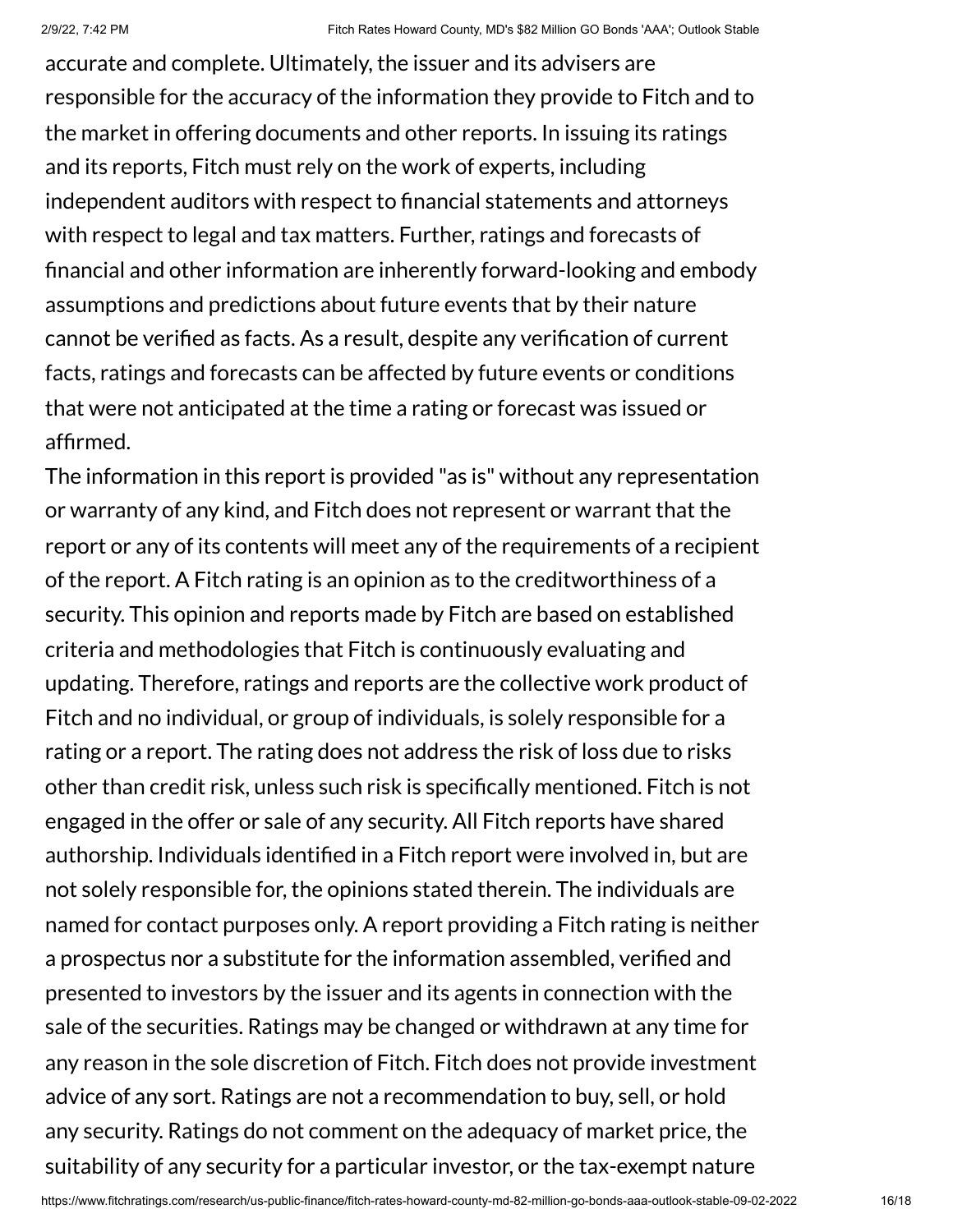or taxability of payments made in respect to any security. Fitch receives fees from issuers, insurers, guarantors, other obligors, and underwriters for rating securities. Such fees generally vary from US\$1,000 to US\$750,000 (or the applicable currency equivalent) per issue. In certain cases, Fitch will rate all or a number of issues issued by a particular issuer, or insured or guaranteed by a particular insurer or guarantor, for a single annual fee. Such fees are expected to vary from US\$10,000 to US\$1,500,000 (or the applicable currency equivalent). The assignment, publication, or dissemination of a rating by Fitch shall not constitute a consent by Fitch to use its name as an expert in connection with any registration statement filed under the United States securities laws, the Financial Services and Markets Act of 2000 of the United Kingdom, or the securities laws of any particular jurisdiction. Due to the relative efficiency of electronic publishing and distribution, Fitch research may be available to electronic subscribers up to three days earlier than to print subscribers.

For Australia, New Zealand, Taiwan and South Korea only: Fitch Australia Pty Ltd holds an Australian financial services license (AFS license no. 337123) which authorizes it to provide credit ratings to wholesale clients only. Credit ratings information published by Fitch is not intended to be used by persons who are retail clients within the meaning of the Corporations Act 2001

Fitch Ratings, Inc. is registered with the U.S. Securities and Exchange Commission as a Nationally Recognized Statistical Rating Organization (the "NRSRO"). While certain of the NRSRO's credit rating subsidiaries are listed on Item 3 of Form NRSRO and as such are authorized to issue credit ratings on behalf of the NRSRO (see <https://www.fitchratings.com/site/regulatory>), other credit rating subsidiaries are not listed on Form NRSRO (the "non-NRSROs") and therefore credit ratings issued by those subsidiaries are not issued on behalf of the NRSRO. However, non-NRSRO personnel may participate in determining credit ratings issued by or on behalf of the NRSRO.

#### READ LESS